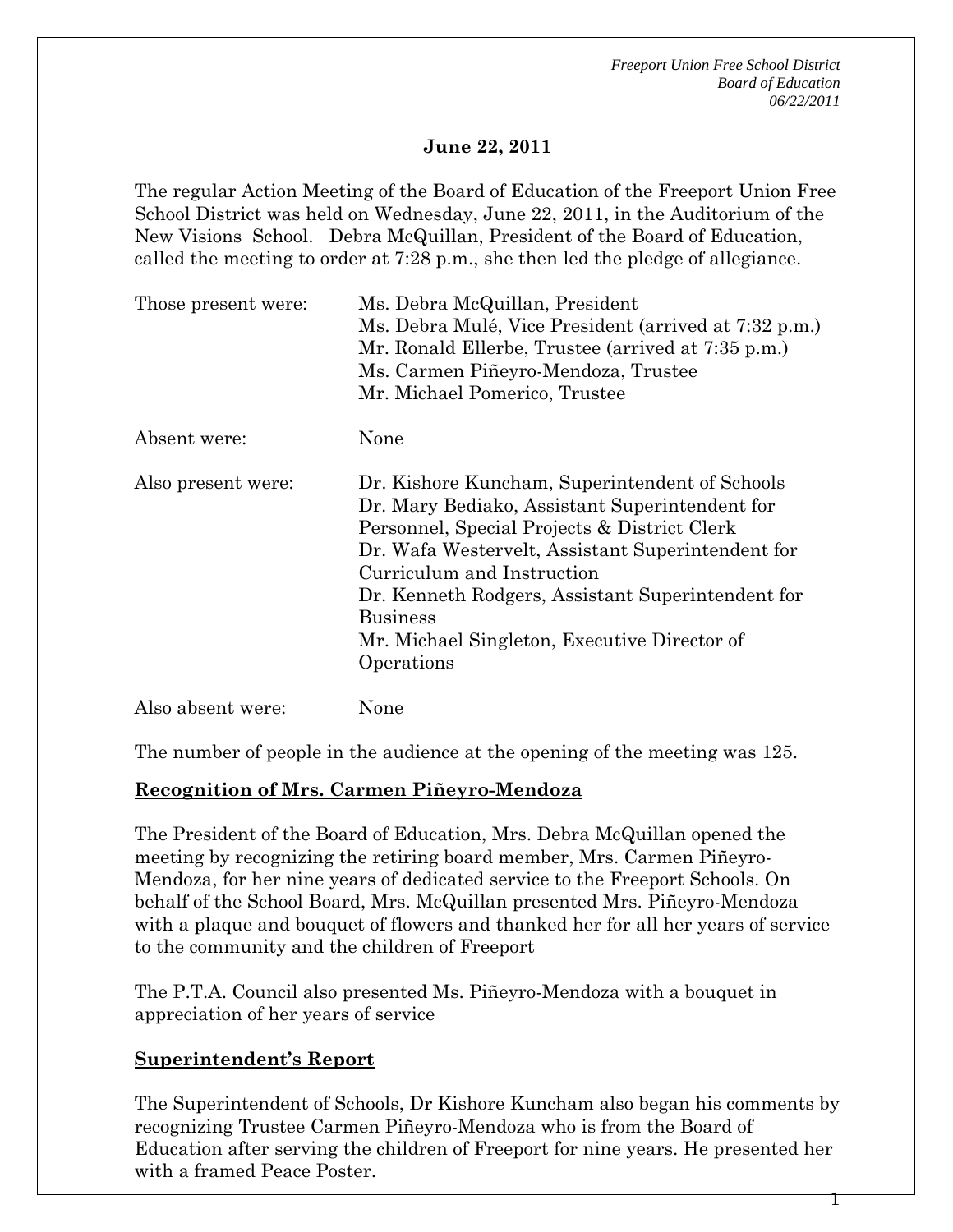Dr. Kuncham then introduced the Coordinator for the Arts, Anne-Marie Hudley Simmons. Ms. Simmons introduced the District Wide Chorus. The Chorus performed three songs which were dedicated to Ms. Piñeyro-Mendoza. The performances were enjoyed by everyone present.

## **Recognition of Celebrating Success – Employees of the Month**

.

- The Superintendent recognized District staff members who were selected by their peers as outstanding individuals who personified the theme of their building for "Celebrating Success Program" As part of the District Goal, The Monthly Employee Recognition Program was designed to promote morale and recognize individuals who go above and beyond the call of duty. The Principals of each building about each honoree. The honorees were:
	- o Tina Nelson, Columbus Avenue, Demonstration Exemplary Effort, October 2010
	- o Deborah LaCorte, Archer Street, Promoting Teamwork, November, 2010
	- o Cindy Misrock, Bayview Avenue, Implementing a New Idea, December, 2010
	- o Marianna Hernandez, Leo F. Giblyn, Going Above and Beyond, January 2011
	- o Lissette Demm, New Visions, Sharing Information, February, 2011
	- o Lindsay Volpe, Carolyn G. Atkinson, Giving a Student Extra Attention, March 2011
	- o Annette Jones-Williams, Dodd Middle School, Promoting Positive Attitude, April , 2011
	- o Anne Fleming, Freeport High School, Pitching in to Help a Colleague/Parent , May 2011
	- o Mary Coleman, Administration Building, Tackling an Old Problem in a Fresh Way, June 2011
	- o Joseph Cinquemani, Buildings & Grounds, Demonstrating Pride for One's Work, July 2011
	- The Superintendent introduced Ms. Renee Crump, Principal of New Visions School who presented a special gift to Ms. Debra McQuillan, President of the School Board. She thanked Ms. McQuillan for sending 32 young girls to camp with full scholarships. Ms. Crump said that Ms. McQuillan was a role model of what it means to be a generous and giving person and she has given something of lasting value to the girls.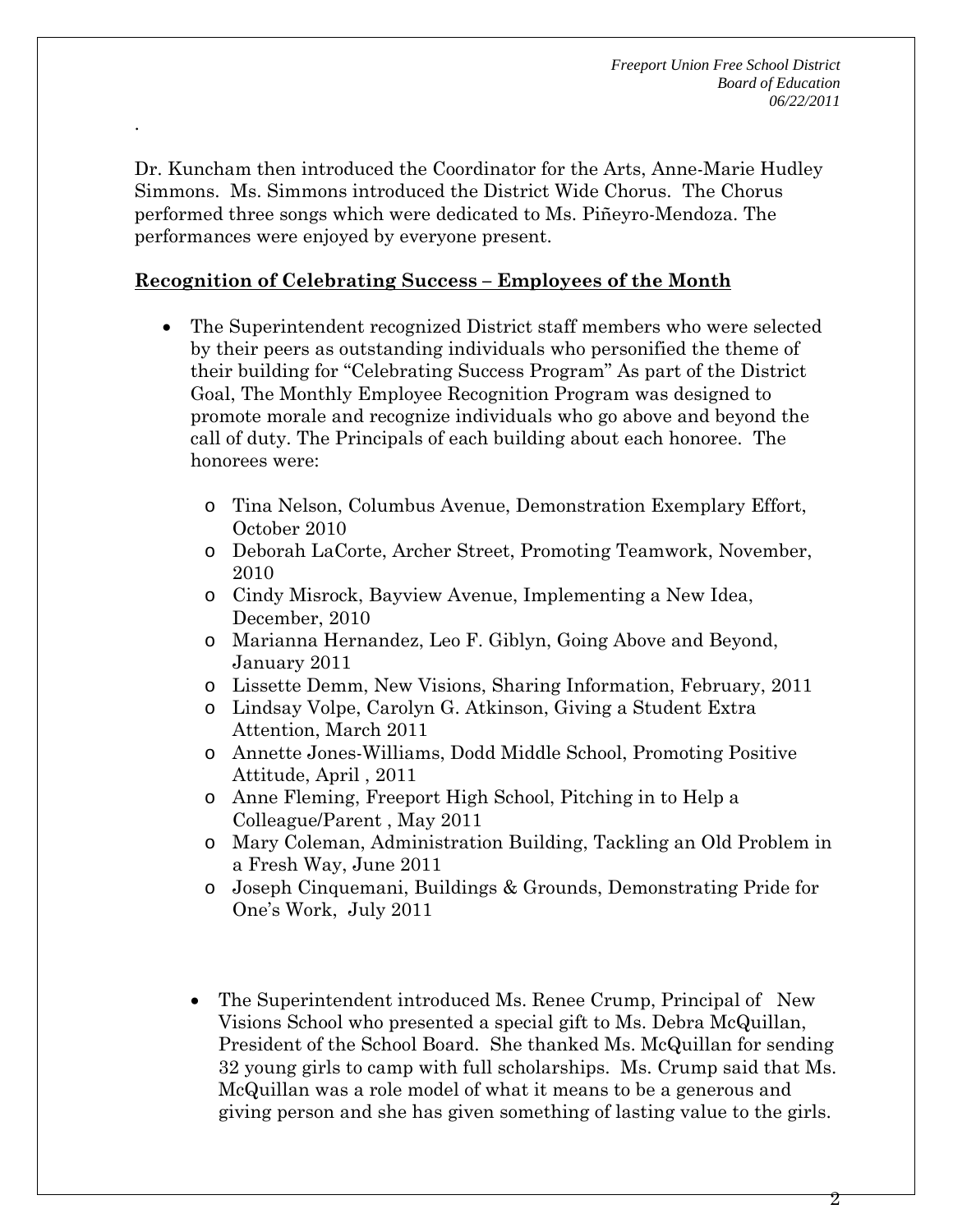A short break for refreshments was taken at 8:36 p.m.

The meeting was called back to order at 8:54 p.m.

Dr. Kuncham continued his report.

- The Superintendent talked briefly about the 5 million dollars Proposed Qualified School Construction Bond and the Synthetic Turf Field Capital Fund Project. He recommended that the Turf Field Project should include lighting for a total cost of 1.9 million dollars. Thus the total cost of the Bond Projects will be \$6.9 million.
- The Superintendent thanked the Board for their support of the proposed Bond Issue. He explained that the district will receive over 70% in State Aid on the Bond Projects over the next 15 years. The Resolution for the Bond Referendum will be brought to the Board at the July 7, 2011 meeting.
- The Bond Committee met on June 21, 2011 and reviewed all the bond projects. Everyone was excited about the fact that the district has the opportunity to undertake some needed capital projects with very little impact on the taxpayers.
- The Board of Education discussed their annual facilities tours of the schools held on Friday, June 17, 2011 and Monday, June 20, 2011. During the tours the Board members had the chance to also review the Qualified School Construction Bond and the Synthetic Turf Field Projects.

### **Equity in School Lunch Pricing**

Dr. Kuncham then introduced Dr. Kenneth Rodgers, Assistant Superintendent for Business to speak about the Equity in School Lunch Pricing. Dr. Rodgers stated that as part of the Federal Hunger- Free Healthy, Kids Act of 2010, the District is obligated to increase the price of lunch to be in parity with the federal reimbursement for free and reduced lunches. Thus, it is being recommended that the price of lunch be increased by  $25¢$ .

### **Items for Action**

On a motion by Ms. Mulé and a second by Ms. Piñeyro-Mendoza the following items were approved on a Consent Agenda. The vote was unanimous: Ellerbe, McQuillan, Mulé, Piñeyro-Mendoza and Pomerico.

### **Acceptance of the Minutes**

**BE IT RESOLVED** that the Board of Education of the Freeport Union Free School District hereby accepts the minutes of the following meetings as written: May 25, 2011; June 6, 2011 Special; June 8, 2011 Special; June 8, 2011

### **Personnel**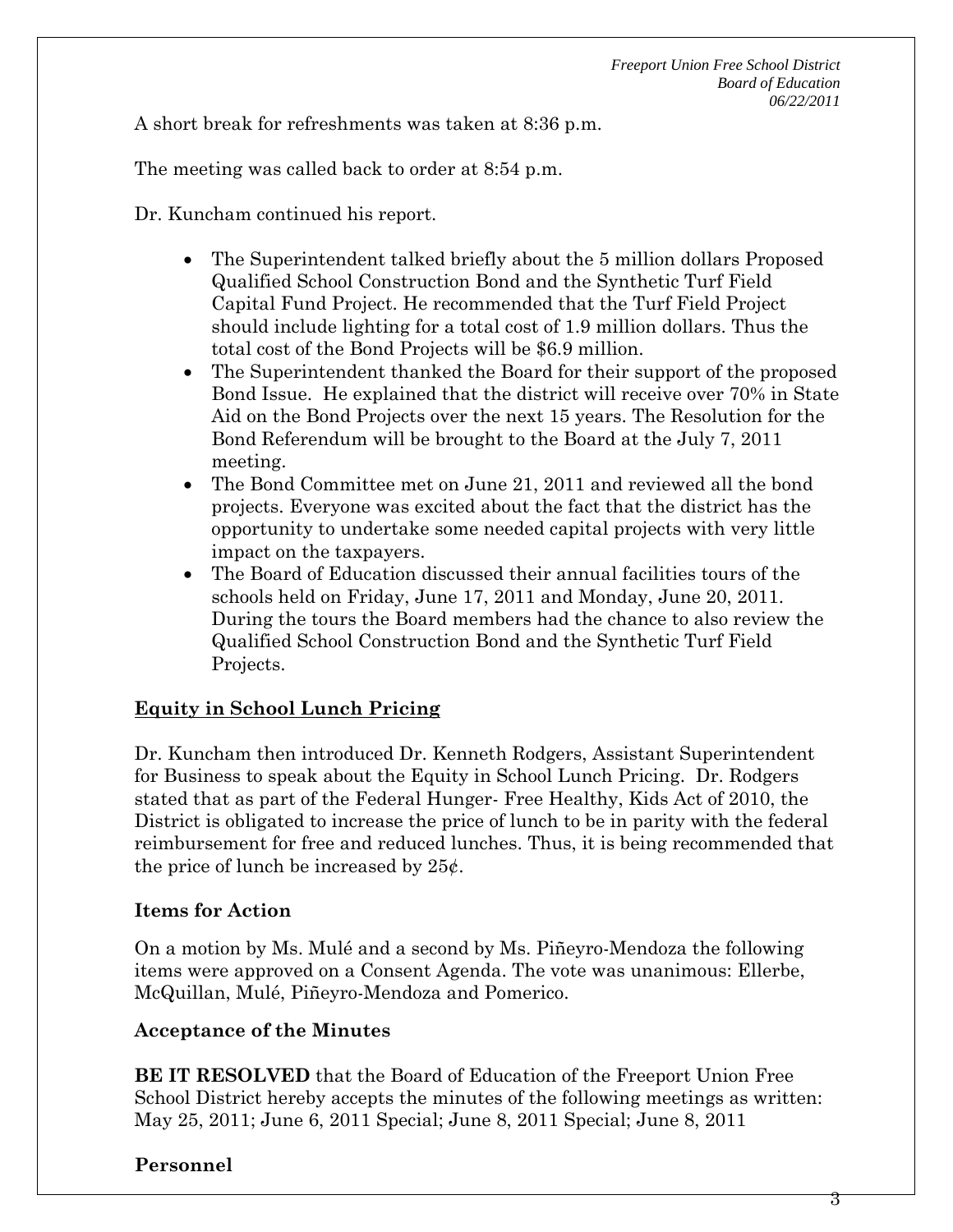### **Leave of Absence**

**BE IT RESOLVED**, that the Board of Education of the Freeport Union Free School District hereby grants a request for leave of absence as listed below:

**Michelle Di Giovanni,** Elementary Teacher, extension of a Leave of Absence, June 1, 2011 through June 30, 2011, for child care.

**Pamela Yodowitz**, English Teacher, effective September 12, 2011 through October 21, 2011, for child care.

**Tricia Stasi**, Reading Teacher, effective June 15, 2011 through June 30, 2011, for health reasons.

## **Resignation of Staff**

**BE IT RESOLVED**, that the Board of Education of the Freeport Union Free School District hereby accepts the letter(s) of resignation from the following staff member(s) as listed below:

**Andrew Berg**, full-time Teaching Assistant, effective May 23, 2011, to attend the Police Academy.

**Samantha Hickey**, Elementary Teacher, effective August 31, 2011, to accept another position in the District.

**Danielle Polo**, Elementary Teacher, effective August 31, 2011, to accept another position in the District.

**Darlene Johnson**, Permanent Substitute, effective May 26, 2011, to accept a teaching position in another District.

**Candice Sellitto,** full-time Teaching Assistant, effective June 8, 2011, for personal reasons.

**José Rodriquez**, Security Aide, effective June 2, 2011, for personal reasons. **Christina Viteritti,** part-time Teaching Assistant, effective June 25, 2011, for personal reasons.

### **Appointment of Staff – Instructiona**l

## **Probationary**

**BE IT RESOLVED**, that the Board of Education of the Freeport Union Free School District, upon the recommendation of the Superintendent, hereby appoints the individuals listed in the attached Appointment of Staff Report - Probationary, in accordance with the rules of the Board of Regents. These individuals shall possess appropriate certification allowing them to serve as teachers in the public schools of New York

**Danielle Polo**, Reading Teacher, (replacing J. Cameron, retired) a probationary appointment effective September 1, 2011 through August 31, 2013. Compensation for this appointment will be on step 4-2F of the U2D Schedule at \$72,230. Assignment: Atkinson.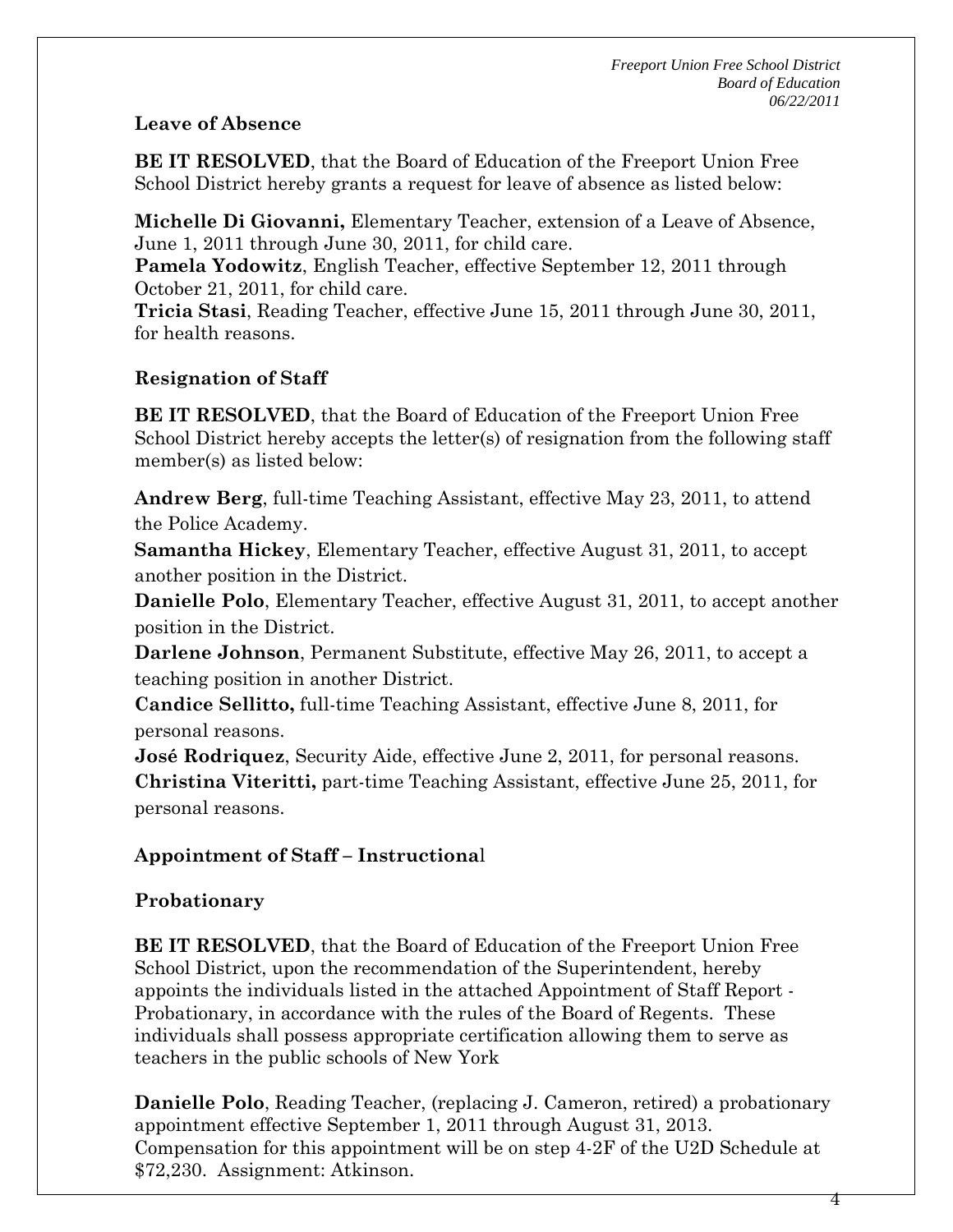**Samantha Hickey**, Reading Teacher, (replacing M. A. Rose, retired) a probationary appointment effective September 1, 2011 through August 31, 2013. Compensation for this appointment will be on step 3-2A of the U2D Schedule at \$67,465. Assignment: Atkinson.

**Carmen Scali**, Foreign Language Teacher, (replacing M. Godoy retired) Returned from the Preferred Eligibility List, previously tenured, effective September 1, 2011. Compensation will be on step 5-2A of the U2D Schedule at \$72,746. Assignment: FHS.

**John Wildermuth**, English Teacher, (replacing E. Keegan, retired) a probationary appointment effective September 1, 2011 through February 7, 2014. Compensation will be on step 2-1D of the U2C Schedule at \$61,500. Assignment: Dodd.

### **Appointment of Staff – Instructiona**l –

### **Temporary**

**BE IT RESOLVED**, that the Board of Education of the Freeport Union Free School District, upon the recommendation of the Superintendent, hereby appoints the individuals listed in the attached Appointment of Staff Report - Temporary, in accordance with the rules of the Board of Regents. These individuals shall possess appropriate certification allowing them to serve as teachers in the public schools of New York.

**Donald R. Moore, Jr.,** Senior Instructor JROTC, a temporary appointment effective July 1, 2011 through June 30, 2012. The annual salary for this position will be \$114,707 on step 25-2E of the U2D schedule. Assignment: FHS. **Timothy McShan,** Instructor, JROTC Program, a temporary appointment effective July 1, 2011 through June 30, 2012. The annual salary for this position will be \$86,999, on step 17-1A of the U2C schedule. . Assignment: FHS. **Lindsay Volpe,** Elementary Guidance, a temporary appointment effective September 1, 2011 through March 31, 2012. Compensation will be on step 2-2A of the E2D Schedule at \$68,079. Assignment: Atkinson. **David Strauss, III,** Elementary Guidance, a temporary appointment effective September 1, 2011 through March 31, 2012. Compensation will be on step 4-2A of the E2D Schedule at \$73,612. Assignment: New Visions.

**Kathryn E. Wagner**, Mathematics Teacher, a temporary appointment effective September 1, 2011 through August 31, 2012. Compensation will be on step 3-2A of the U2D Schedule at \$67,465. Assignment: FHS.

**Julie Rose,** part-time (67.9%) Social Worker, a temporary appointment effective September 1, 2011 through March 31, 2012. Compensation will be on step 3-2A of the U2D Schedule at \$45,201.55. Assignment: FHS.

**Hallie Sherman,** Speech Teacher, a temporary appointment effective September 1, 2011 through August 31, 2012. Compensation will be on step 2-2F of the U2D Schedule at \$66,845. Assignment: Atkinson.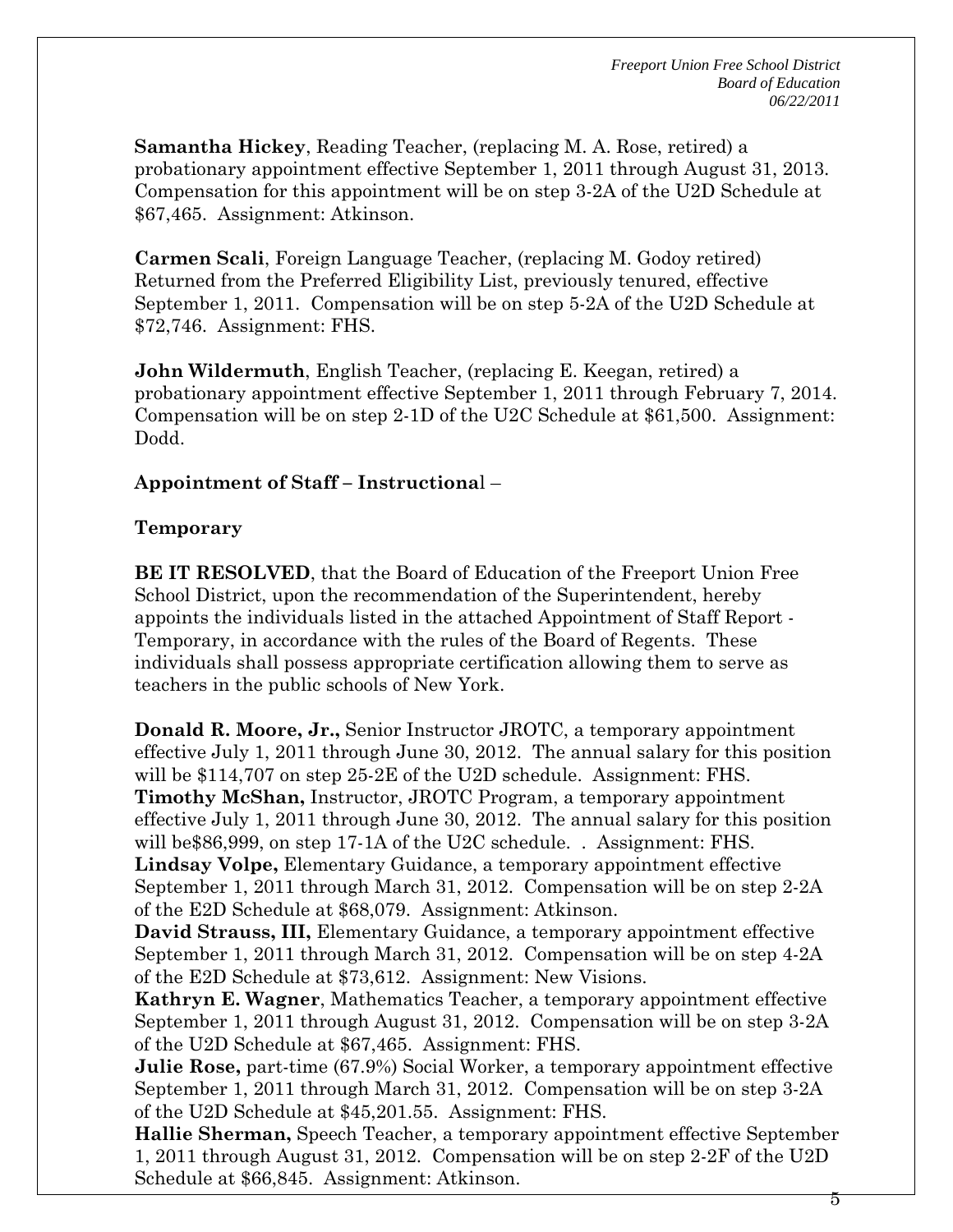**Nicole Pecora,** Technology Staff Developer, a temporary appointment effective September 1, 2011 through August 31, 2012. Compensation will be on step 1-2A of the U2D Schedule at \$62,208. Assignment: District wide.

**Elizabeth Shirian,** Elementary Guidance, a temporary appointment effective September 1, 2011 through March 31, 2012. Compensation will be on step 1-2B of the E2D Schedule at \$67,362. Assignment: Archer.

## **Appointment of Supervisory Staff**

**BE IT RESOLVED,** that the Board of Education of the Freeport Union Free School District, upon the recommendation of the Superintendent, hereby appoints the individuals listed below as Supervisors.

| <b>Name</b>                             | Assignment                                  | School             | <b>Stipend</b> |
|-----------------------------------------|---------------------------------------------|--------------------|----------------|
| <b>Sarah Molese</b>                     | <b>Lead Nurse</b>                           | Districtwide       | \$3,256        |
| Catherine Rode                          | Art Facilitator                             | Districtwide       | \$3,256        |
| Ruth Breidenback                        | Music Facilitator                           | Districtwide       | \$3,256        |
| <b>Cindy Misrock</b>                    | Co-Lead Social Workers                      | Districtwide       | \$1,628        |
| <b>Felice Niland</b>                    |                                             |                    | \$1,628        |
| Donna Rusinek                           | Science Facilitator                         | Archer             | \$3,256        |
| Merily Masin                            | English Lang. Arts Lead                     | Archer             | \$3,256        |
|                                         | Teacher                                     |                    |                |
| Linda Marino                            | Mathematics Lead Teacher                    | Archer             | \$3,256        |
| Michael Huisman                         | Science Facilitator                         | Bayview            | \$3,256        |
| Andrea Parisi                           | English Lang. Arts Lead                     | Bayview            | \$3,256        |
|                                         | Teacher                                     |                    |                |
| Wendy Valasky                           | Mathematics Lead Teacher                    | Bayview            | \$3,256        |
| Therese Casoria                         | <b>Science Facilitator</b>                  | Giblyn             | \$3,256        |
| Larraine Brown                          | English Lang. Arts Lead<br>Teacher          | Giblyn             | \$3,256        |
| Mary Kelly                              | Mathematics Lead Teacher                    | Giblyn             | \$3,256        |
| Michael de Gennnaro<br>Carol Cartinella | Science Facilitator                         | <b>New Visions</b> | \$1,628        |
|                                         |                                             |                    | \$1,628        |
| Constance Malcolm-<br>Grant             | English Lang. Arts Lead<br>Teacher          | New Visions        | \$3,256        |
| <b>Allan Brimer</b>                     | Mathematics Lead Teacher                    | <b>New Visions</b> | \$3,256        |
| Karen Weckler                           | Science Facilitators- 5 <sup>th</sup> grade | Atkinson           | \$1,628        |
| Matthew Yatsyla                         | Science Facilitators 6 <sup>th</sup> grade  |                    | \$1,628        |
| Diane Notti                             | Special Education Lead<br>Teacher           | Atkinson           | \$3,256        |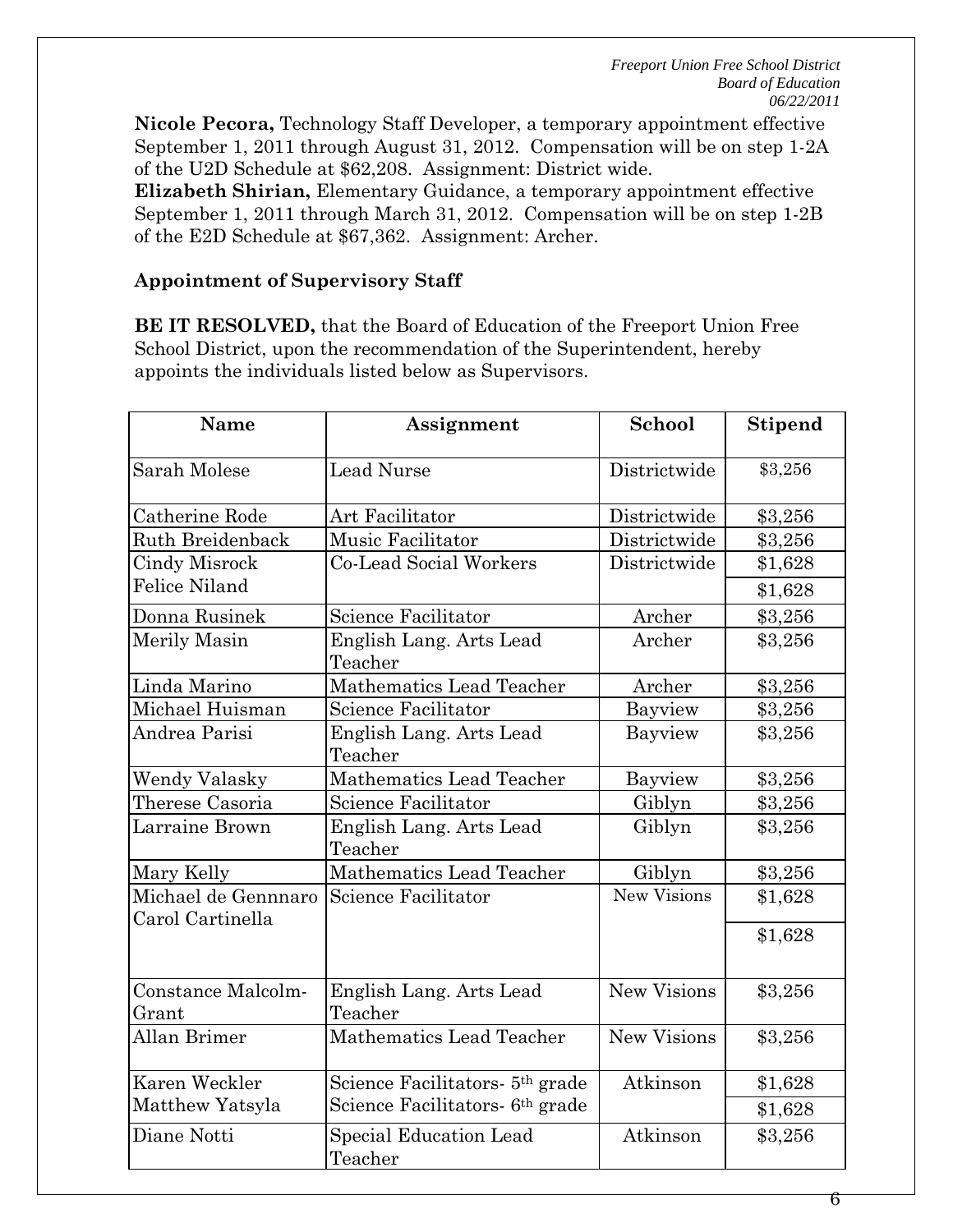*Freeport Union Free School District Board of Education 06/22/2011* 

| Karen Heins           | Team Leader                     | Atkinson   | \$3,256 |
|-----------------------|---------------------------------|------------|---------|
| MaryAnne Keane        | Team Leader                     | Atkinson   | \$3,256 |
| Kerri Sparacia        | Team Leader                     | Atkinson   | \$3,256 |
| Alison Cervini        | Team Leader                     | Atkinson   | \$3,256 |
| Jennifeer Ferrarelli  | Team Leader                     | Atkinson   | \$3,256 |
| Donna Librizzi        | Team Leader                     | Atkinson   | \$3,256 |
| Karen Wecksler        | Team Leader                     | Atkinson   | \$3,256 |
| Thesia Bongiorno      | Team Leader                     | Atkinson   | \$3,256 |
| Thomas Doyle          | 7 <sup>th</sup> Gr. Team Leader | Dodd       | \$3,256 |
| <b>Annette Jones</b>  | 7th Gr. Team Leader             | Dodd       | \$3,256 |
| <b>Shelly Scully</b>  | 7th Gr. Team Leader             | Dodd       | \$3,256 |
| <b>Judith Summers</b> | 7 <sup>th</sup> Gr. Team Leader | Dodd       | \$3,256 |
| Anthony Aniano        | Mathematics Lead Teacher        | Dodd       | \$3,256 |
| <b>Shelly Scully</b>  | Social Studies Lead Teacher     | Dodd       | \$3,256 |
| Thomas Doyle          | Science Lead Teacher            | Dodd       | \$3,256 |
| Lori Cohen            | <b>English Lead Teacher</b>     | Dodd       | \$3,256 |
| <b>Bridget Zamot</b>  | Foreign Language Lead           | Dodd       | \$3,256 |
|                       | Teacher                         |            |         |
| Nancy Berg            | <b>Special Education Lead</b>   | Dodd       | \$3,256 |
|                       | Teacher                         |            |         |
| James Wandzilak       | Technology & FACS Lead          | Dodd       | \$3,256 |
|                       | Teacher                         |            |         |
| Andrea Kane           | English Department Chair        | <b>FHS</b> | \$5,259 |
| Michael Campiglia     | Science Department Chair        | <b>FHS</b> | \$5,259 |
| Patricia Duffy        | Special Ed. Department Chair    | <b>FHS</b> | \$5,259 |
| Jacqueline Matos      | <b>Mathematics Department</b>   | <b>FHS</b> | \$5,259 |
|                       | Chair                           |            |         |
| Linda Hendrickson     | Social Studies Department       | <b>FHS</b> | \$5,259 |
|                       | Chair                           |            |         |
| Emma Perdomo          | Guidance Department Chair       | <b>FHS</b> | \$5,259 |
| Gleni Peña            | World Language Department       | <b>FHS</b> | \$5,259 |
|                       | Chair                           |            |         |
| Richard Johnson       | Technology/Business Lead        | <b>FHS</b> | \$3,256 |
|                       | Teacher                         |            |         |

### **CSE/CPSE Minutes**

**BE IT RESOLVED,** that the Board of Education of the Freeport Union Free School District hereby accepts the minutes of the meetings of the Committee on Special Education and the Committee on Preschool Special Education for the following dates:

March 28, 31, 2011, April 4, 6, 8, 11, 12, 14, 15, 27, 28, 29, 2011, May 4, 5, 6, 9, 11, 12, 13, 16, 17, 18, 19, 23, 24, 25, 26, 27, 2011, June 1, 2, 3, 6, 8, 9, 2011.

### **Other Items for Action**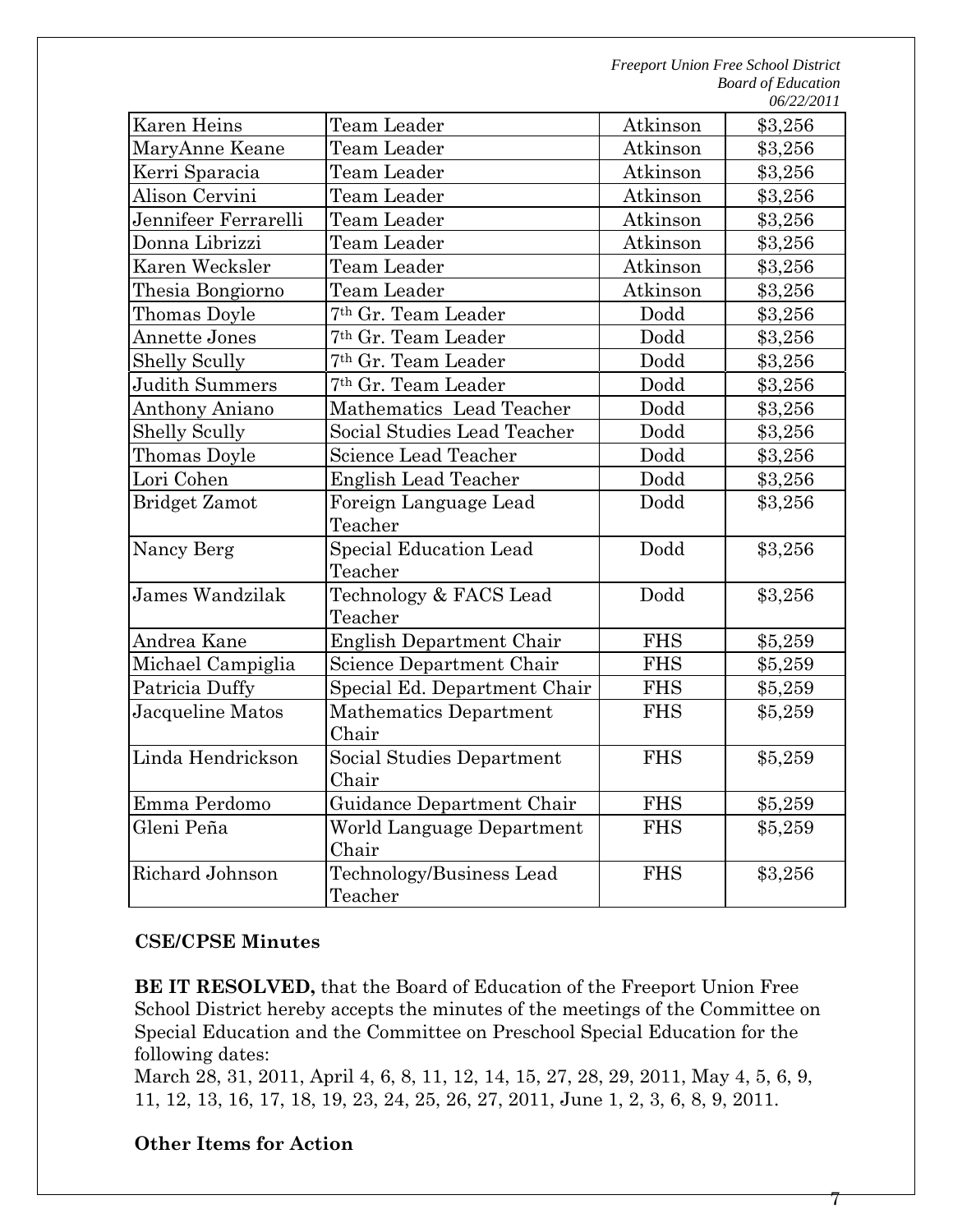On a motion by Ms. Piñeyro-Mendoza and a second by Ms. Mulé the following item was approved:

# **Budget Transfers – General Fund and Capital Fund – May 2011**

**BE IT RESOLVED**, that the Board of Education of the Freeport Union Free School District here by approves the Budget Transfer to the General Fund and the Capital Fund for May 2011.

The motion carried unanimously. The vote was: Ellerbe, McQuillan, Mulé, Piñeyro-Mendoza and Pomerico.

On a motion by Mr. Ellerbe and a second by Mr. Pomerico, the following item was approved:

## **Transfer of Funds to Reserves**

# **Capital Reserve Fund (Facilities Improvement Program)**

**BE IT RESOLVED**, that the Board of Education of the Freeport Union Free School District hereby authorizes the transfer up to \$1,500,000 to the Capital Reserve Fund from the District's existing fund balance to finance Capital Reserve Fund (Facilities Improvement Program) – Freeport Public Schools, for the purpose of building renovations.

## **Retirement Contribution Reserve**

**BE IT RESOLVED,** that the Board of Education of the Freeport Union Free School District hereby authorizes the transfer up to \$2,250,000 to the Retirement Contribution Reserve from the District's existing fund balance to finance retirement contributions to the New York State and Local Employees' Retirement System.

## **Worker's Compensation Reserve**

**BE IT RESOLVED,** that the Board of Education of the Freeport Union Free School District hereby authorizes the transfer up to \$750,000 to the Worker's Compensation Reserve from the District's existing fund balance to finance worker's compensation claims to employees.

# **Unemployment Insurance Payment Reserve**

**BE IT RESOLVED,** that the Board of Education of the Freeport Union Free School District hereby authorizes the transfer up to \$750,000 to the Unemployment Insurance Payment Reserve from the District's existing fund balance to finance unemployment benefit claims for former employees.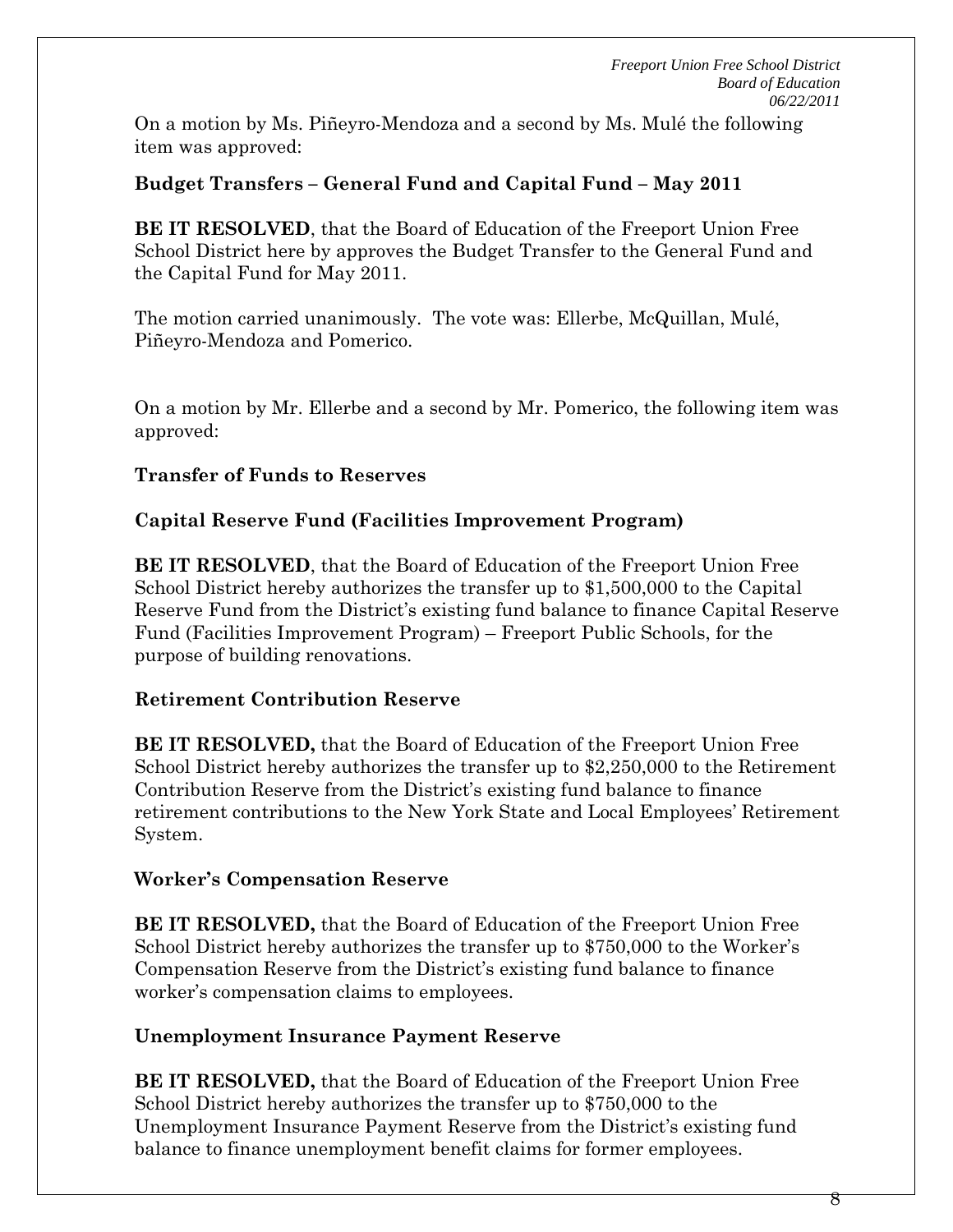The motion carried unanimously. The vote was: Ellerbe, McQuillan, Mulé, Piñeyro-Mendoza and Pomerico.

On a motion by Mr. Pomerico and a second by Ms. Piñeyro-Mendoza, the following item was approved:

# **Adoption of Fund Balance (GASB 54) Policy**

**BE IT RESOLVED**, that the Board of Education of the Freeport Union Free School District hereby adopts the Statement No. 54, Fund Balance reporting and Governmental Fund Type Definitions (GASB 54) for the 2010 – 2011 School Year.

## **Fund Balance Policy General Policy**

Fund balance measures the net financial resources available to finance expenditures within current or future periods. The District's Unassigned General Fund Fund Balance will be maintained to provide the District with financial stability and a margin of safety to fund unanticipated contingent expenditures that may occur unexpectedly during the fiscal year. The Unassigned General Fund Fund Balance used for these purposes may only be appropriated by resolution of the Board of Education unless voter approval is required.

Any portion of Fund Balance may be applied or transferred for a specific purpose either by voter approval if required by law or by formal action of the Board of Education if voter approval is not required. Amendments or modification to the applied or transferred fund balance must also be approved by formal action of the Board of Education.

The Board of Education delegates the authority to assign fund balance, for encumbrance purposes, to the Superintendent or his designee. For budgeting purposes, the authority to assign fund balance for subsequent year's expenditures (i.e., appropriating fund balance to reduce property tax levy for the subsequent year's budget) is exercised by the Board of Education upon their affirmative vote on the resolution adopting the tax levy for said subsequent fiscal year.

In circumstances where an expenditure is incurred for a purpose for which amounts are available in multiple fund balance classifications (e.g., expenditures related to reserves), the Board will assess the current financial condition of the fund and determine the optimum fund balance classification the expenditure will be made from.

## **Fund Balance Classifications (pursuant to GASB Statement 54)**

The District is committed to preparing its annual financial statements in accordance with the statement issued by the General Accounting Standards Board Statement No. 54, *Fund Balance reporting and Governmental Fund Type*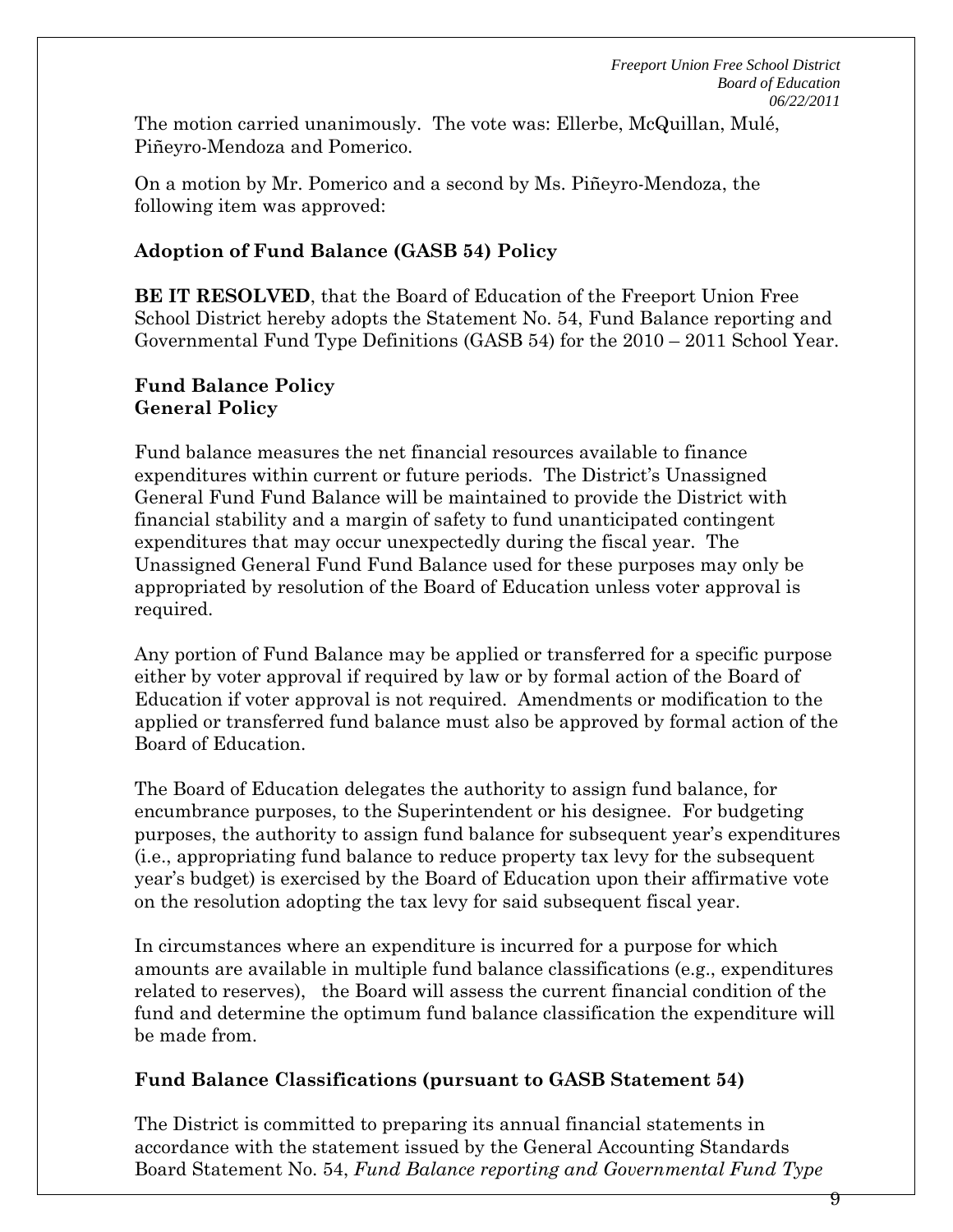*Definitions* (GASB 54). The objective of this Statement 54 is to enhance the usefulness of fund balance information by providing clearer fund balance classifications that can be more consistently applied.

Fund balance amounts will be reported by the District according to the following classifications:

**Nonspendable** – consists of assets that are inherently nonspendable in the current period either because of their form or because they must be maintained intact, including prepaid items, inventories, long-term portions of loans receivable, financial assets held for resale, and principal of endowments.

**Restricted** – consists of amounts that are subject to externally enforceable legal purpose restrictions imposed by creditors, grantors, contributors, or laws and regulations of other governments; or through constitutional provisions or enabling legislation. Because the State regulates the establishment, funding and use of school district reserves, generally, reserves will be classified as restricted fund balance.

**Committed** – consists of amounts that are subject to a purpose constraint imposed by a formal action of the government's highest level of decision-making authority before the end of the fiscal year, and that require the same level of formal action to remove the constraint. The New York State Office of the State Comptroller at the present time believes that in New York State school districts will not have any committed fund balance.

**Assigned** – consists of amounts that are subject to a purpose constraint that represents an intended use established by the board or by their designated official. The purpose of the assignment must be narrower than the purpose of the general fund, and in funds other than the general fund, assigned fund balance represents the residual amount of fund balance. Assigned Fund Balance generally includes encumbrances and appropriated fund balance.

**Unassigned** – represents the residual classification for the government's general fund, and could report a surplus or deficit. In funds other than the general fund, the unassigned classification should be used only to report a deficit balance resulting from overspending for specific purposes for which amounts had been restricted, committed, or assigned.

*Adopted June 22, 2011* 

The motion carried unanimously. The vote was: Ellerbe, McQuillan, Mulé, Piñeyro-Mendoza and Pomerico.

On a motion by Ms. Mulé and a second by Ms. Piñeyro-Mendoza, the following item was approved:

**Acceptance of Scholarships**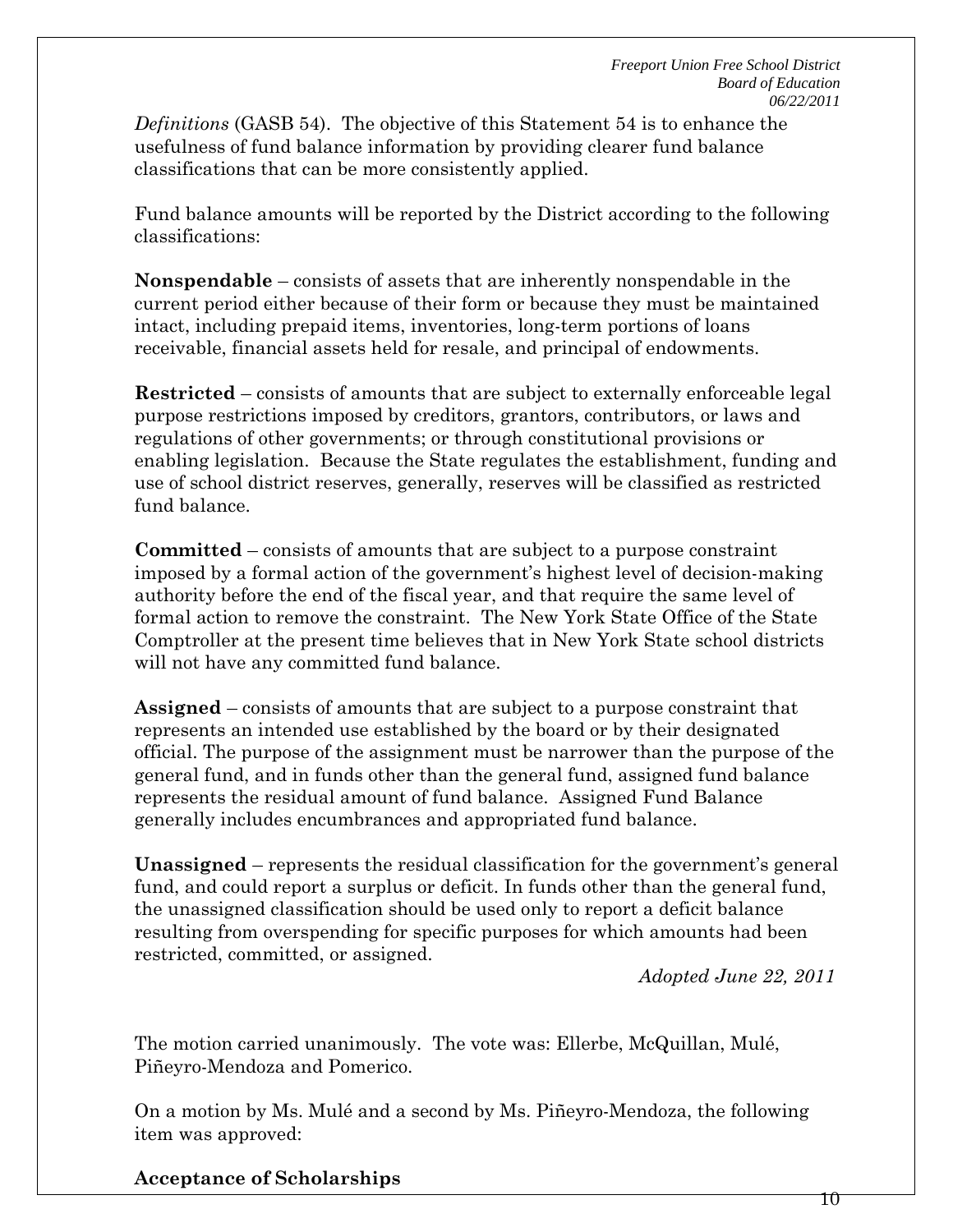**BE IT RESOLVED,** that the Board of Education of the Freeport Union Free School District hereby accepts with gratitude the Technology Video Media Scholarship to be awarded to four students, in the amount of \$500 each, to provide funding for students pursuing degree certifications in the area of video media production. The criteria to receive this scholarship will be the successful completion of the Video Media Production course or participation in video / media activities. This scholarship is being made possible through MSG Varsity-Cablevision and Technology Video Media Club and the efforts of Mr. Richard Johnson.

The motion carried unanimously. The vote was: Ellerbe, McQuillan, Mulé, Piñeyro-Mendoza and Pomerico.

On a motion by Ms. Piñeyro-Mendoza and a second by Mr. Pomerico, the following item was approved:

### **Acceptance of a Memorial Scholarship for Katherine M. Hynes**

**BE IT RESOLVED**, that the Board of Education of the Freeport Union Free School District hereby accepts with gratitude, a scholarship in memory of Katherine M. Hynes, the first principal of the New Visions School of Exploration and Discovery, Long Island's first magnet school. Each scholarship will be in the amount of \$250 awarded annually to graduating senior(s).

The recipient(s) of this scholarship must have attended the New Visions School for four years and, upon high school graduation, plan to pursue a career in education.

This scholarship is made possible through the individual donations of family and friends.

The motion carried unanimously. The vote was: Ellerbe, McQuillan, Mulé, Piñeyro-Mendoza and Pomerico.

On a motion by Mr. Ellerbe and a second by Mr. Pomerico, the following item was approved:

### **Acceptance of a Gift**

**BE IT RESOLVED,** that the Board of Education of the Freeport Union Free School District hereby accepts with gratitude one automated external defibrillator (AED) donated to Freeport High School. All the necessary equipment is New York State certified for schools including the data card; carrying case, medical fast response kit, adult pads, pediatric pads, and extra lithium battery pack with a five year warranty. This gift is valued at \$1,495.00 and comes to us from the American Heart Association Long Island Board of Directors Founders Affiliate.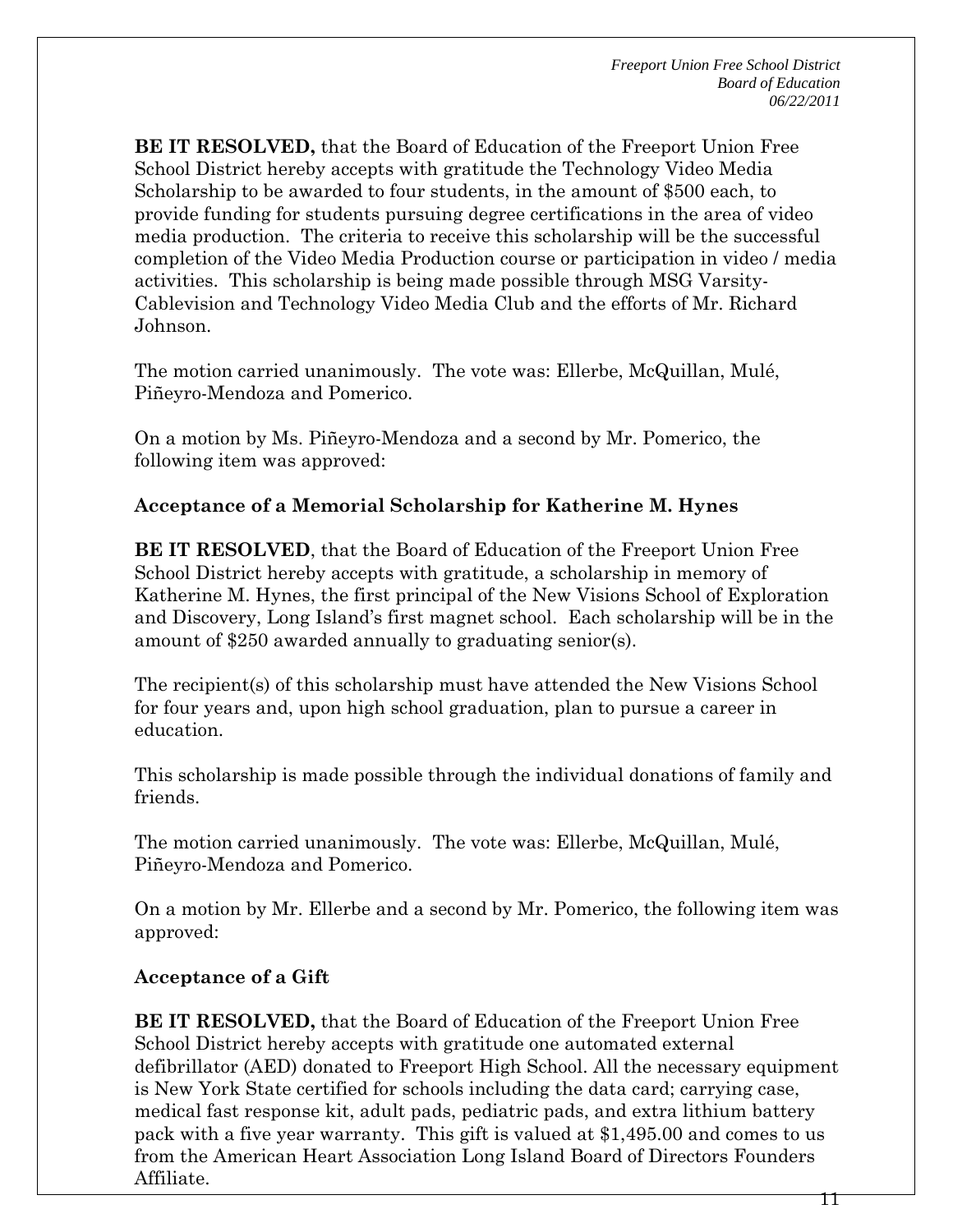The motion carried unanimously. The vote was: Ellerbe, McQuillan, Mulé, Piñeyro-Mendoza and Pomerico.

On a motion by Mr. Pomerico and a second by Mr. Ellerbe, the following item was approved:

### **Bid Award for Caroline G. Atkinson School Boiler Project**

**BE IT RESOLVED,** that the Board of Education of the Freeport Union Free School District hereby awards the contract for the boiler replacement at the Caroline G. Atkinson School to Bain Mechanical Services, a division of Platinum Energy Group, at a cost of \$374,700.

The motion carried unanimously. The vote was: Ellerbe, McQuillan, Mulé, Piñeyro-Mendoza and Pomerico.

On a motion by Ms. Mulé and a second by Ms. Piñeyro-Mendoza, the following item was approved:

### **Adoption of the Revised Student Code of Conduct**

**BE IT RESOLVED**, that the Board of Education of the Freeport Union Free School District hereby adopts the revised Code of Conduct for the 2011-2012 School Year.

The motion carried unanimously. The vote was: Ellerbe, McQuillan, Mulé, Piñeyro-Mendoza and Pomerico.

On a motion by Ms. Piñeyro-Mendoza and a second by Ms. Mulé, the following item was approved:

### **Award of Contract for Universal Pre-K Services**

**WHEREAS**, the Board of Education of the Freeport Union Free School District requested proposals for universal pre-kindergarten services on April 21, 2011;

**WHEREAS**, the School District received proposals in response to its request, which were opened by the School District on May 13, 2011;

**WHEREAS**, the School District Administration reviewed and evaluated the proposals submitted in response to the School District's request for proposals;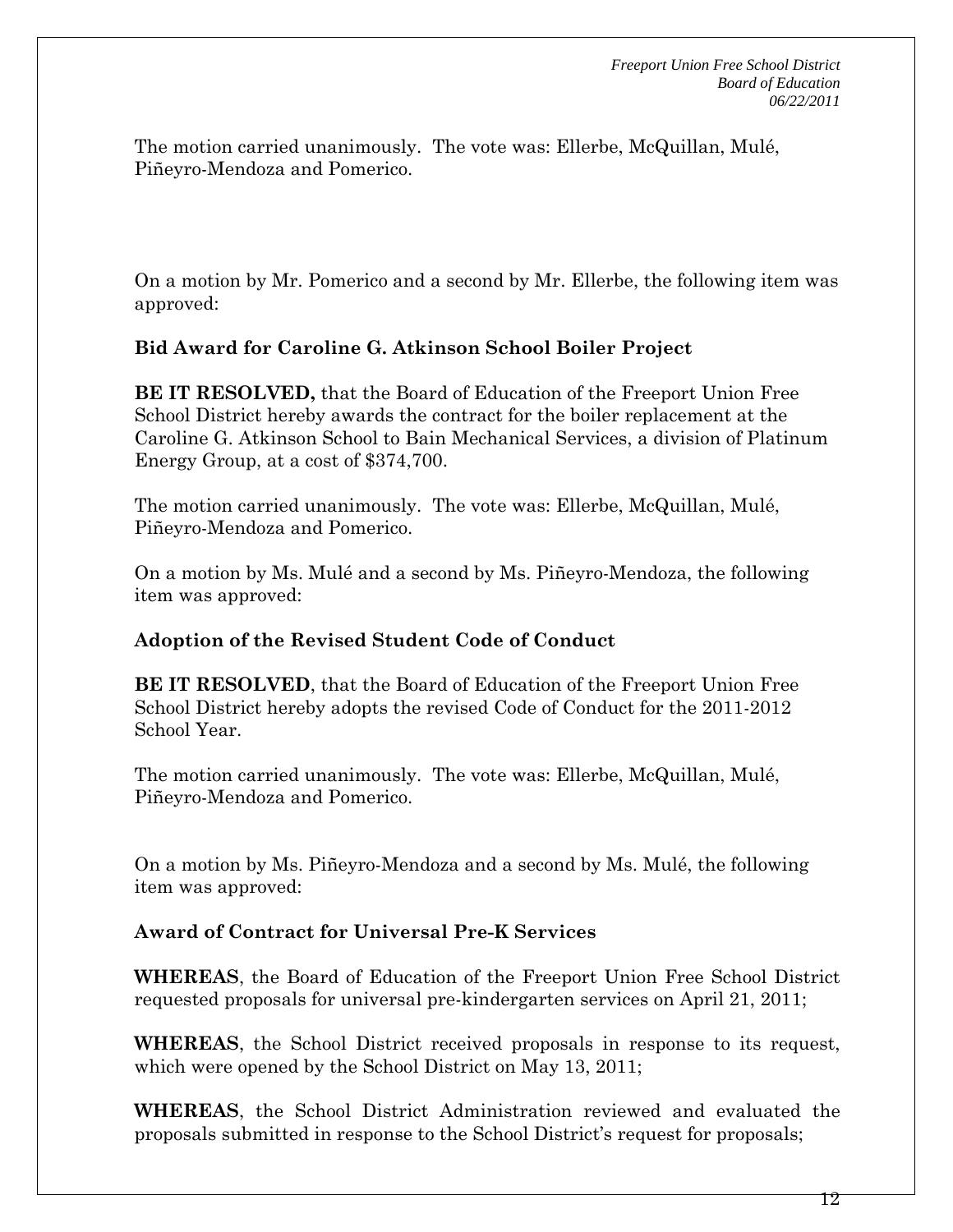**WHEREAS,** based upon said review and evaluation of the proposals, the Administration recommends that the Board of Education award the contract for universal pre-kindergarten services to St. Joseph's College;

**NOW, THEREFORE, BE IT RESOLVED**, that the Board of Education of the Freeport Union Free School District authorizes the School District to enter into contract with St. Joseph's College for the provision of universal pre-kindergarten services in accordance with the terms and conditions of the School District's request for proposals subject to the preparation of an agreement approved by counsel.

**NOW, THEREFORE, BE IT FURTHER RESOLVED,** that the Board of Education authorizes the Board President to execute an agreement on behalf of the Board of Education.

The motion carried unanimously. The vote was: Ellerbe, McQuillan, Mulé, Piñeyro-Mendoza and Pomerico.

On a motion by Mr. Ellerbe and a second by Mr. Pomerico, the following item was approved:

### **Personnel**

### **Retirement of Staff**

**BE IT RESOLVED,** that the Board of Education of the Freeport Union Free School District hereby accepts the letter of resignation for the purpose of retirement from the following staff member as listed:

**Barbara Cerbini**, Senior Clerk Typist, effective July 1, 2011, after serving the children of Freeport for more than 26 years

The motion carried unanimously. The vote was: Ellerbe, McQuillan, Mulé, Piñeyro-Mendoza and Pomerico.

On a motion by Mr. Pomerico and a second by Mr. Ellerbe, the following item was approved:

## **Granting of Tenure**

**BE IT RESOLVED,** that the Board of Education of the Freeport Union Free School District hereby grants tenure status to the following individuals:

| Administrator(s) |               |                     |                    |
|------------------|---------------|---------------------|--------------------|
| <b>NAME</b>      | <b>SCHOOL</b> | <b>TENURE AREA</b>  | <b>TENURE DATE</b> |
| Mary Garguilo    | Archer        | Assistant Principal | July 1, 2011       |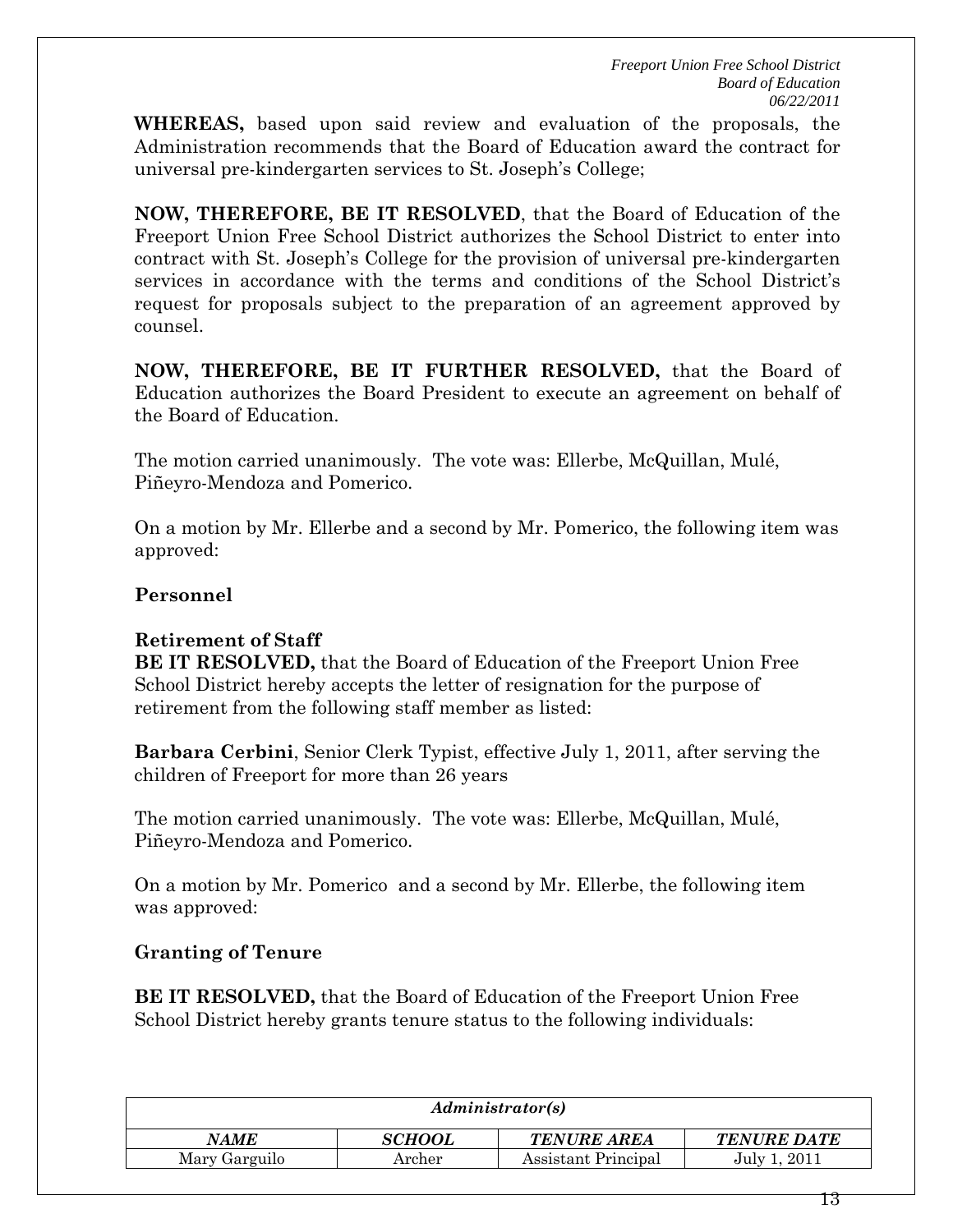*Freeport Union Free School District Board of Education 06/22/2011* 

| Wendy Haise                  | <b>FHS</b>               | Assistant Principal       | September 1, 2011 |  |
|------------------------------|--------------------------|---------------------------|-------------------|--|
| Teacher(s)                   |                          |                           |                   |  |
| Danielle Polo                | Giblyn                   | Elementary                | September 1, 2011 |  |
| Ana Rosa                     | <b>FHS</b>               | English                   | September 1, 2011 |  |
| Christine Foy                | <b>FHS</b>               | Math                      | September 1, 2011 |  |
| Maria Galatoulas             | <b>FHS</b>               | Math                      | September 1, 2011 |  |
| Kimberly Kavazanjian         | Dodd                     | Special Education         | September 1, 2011 |  |
| Kelly Holtz                  | Dodd                     | Special Education         | September 1, 2011 |  |
| Lambrini Kavadias            | <b>NV</b>                | Special Education         | September 1, 2011 |  |
| Marisa Paschette             | Dodd                     | English                   | September 1, 2011 |  |
| Vanessa Vidalon              | Dodd                     | Science                   | September 1, 2011 |  |
| Jaclyn Leahy                 | Archer                   | Speech                    | September 1, 2011 |  |
| Samantha Hickey              | Giblyn                   | Elementary                | September 1, 2011 |  |
| Mariella Echegaray-Ryan      | Atkinson                 | School Social Worker      | September 1, 2011 |  |
| Matthew Sether               | District-Wide            | School Psychologist       | September 1, 2011 |  |
| Marisa Belasco               | <b>FHS</b>               | Math                      | September 1, 2011 |  |
| Mayra Espina                 | Giblyn                   | Elementary                | September 1, 2011 |  |
| Marta Flores                 | Giblyn                   | Elementary                | September 1, 2011 |  |
| Nancy Comer                  | <b>FHS</b>               | Special Education         | September 1, 2011 |  |
| Jenna Tucciarone             | Bayview                  | Special Education         | September 1, 2011 |  |
| Daniel Noviello              | Dodd                     | Social Studies            | September 1, 2011 |  |
| Madeline Silverman           | <b>FHS</b>               | <b>Special Education</b>  | September 1, 2011 |  |
| Ingrid Benedetto             | Bayview                  | Elementary                | September 1, 2011 |  |
| Khalie Wood                  | Bayview                  | <b>ESL</b>                | September 1, 2011 |  |
| Lori Cook                    | Bayview                  | Reading                   | September 1, 2011 |  |
| Barbara Shelley              | Atkinson                 | Physical Education        | September 1, 2011 |  |
| Eileen Norris-Mascari        | Atkinson                 | Reading                   | September 1, 2011 |  |
| <b>Teaching Assistant(s)</b> |                          |                           |                   |  |
| Janet Simpson                | NV                       | <b>Teaching Assistant</b> | August 25, 2011   |  |
| Amy Cochol                   | Archer                   | <b>Teaching Assistant</b> | September 1, 2011 |  |
| Lianne Vines                 | Archer                   | <b>Teaching Assistant</b> | September 1, 2011 |  |
| Jill Hayden                  | Archer                   | <b>Teaching Assistant</b> | September 1, 2011 |  |
| Lisa Benitez                 | Archer                   | <b>Teaching Assistant</b> | September 1, 2011 |  |
| Morgan Sorrentino            | Dodd                     | <b>Teaching Assistant</b> | September 1, 2011 |  |
| Stephanie Shapiro            | Bayview                  | <b>Teaching Assistant</b> | September 1, 2011 |  |
| Jessica McCarson             | $\ensuremath{\text{NV}}$ | <b>Teaching Assistant</b> | September 1, 2011 |  |
| Thelma Zambrano              | <b>FHS</b>               | <b>Teaching Assistant</b> | October 2, 2011   |  |
| Michele Barishman            | Atkinson                 | <b>Teaching Assistant</b> | October 14, 2011  |  |

The motion carried unanimously. The vote was: Ellerbe, McQuillan, Mulé, Piñeyro-Mendoza and Pomerico.

### **Questions from the Public**

The public was given the opportunity to address the Board of Education. Each speaker was allowed to address the Board for four minutes on any topic. There were no comments or questions from the public.

### **Executive Session**

At 9:44 p.m. Mr. Pomerico moved to adjourn to executive session for eight specific matters of personnel. The motion was seconded by Mr. Ellerbe and passed unanimously.